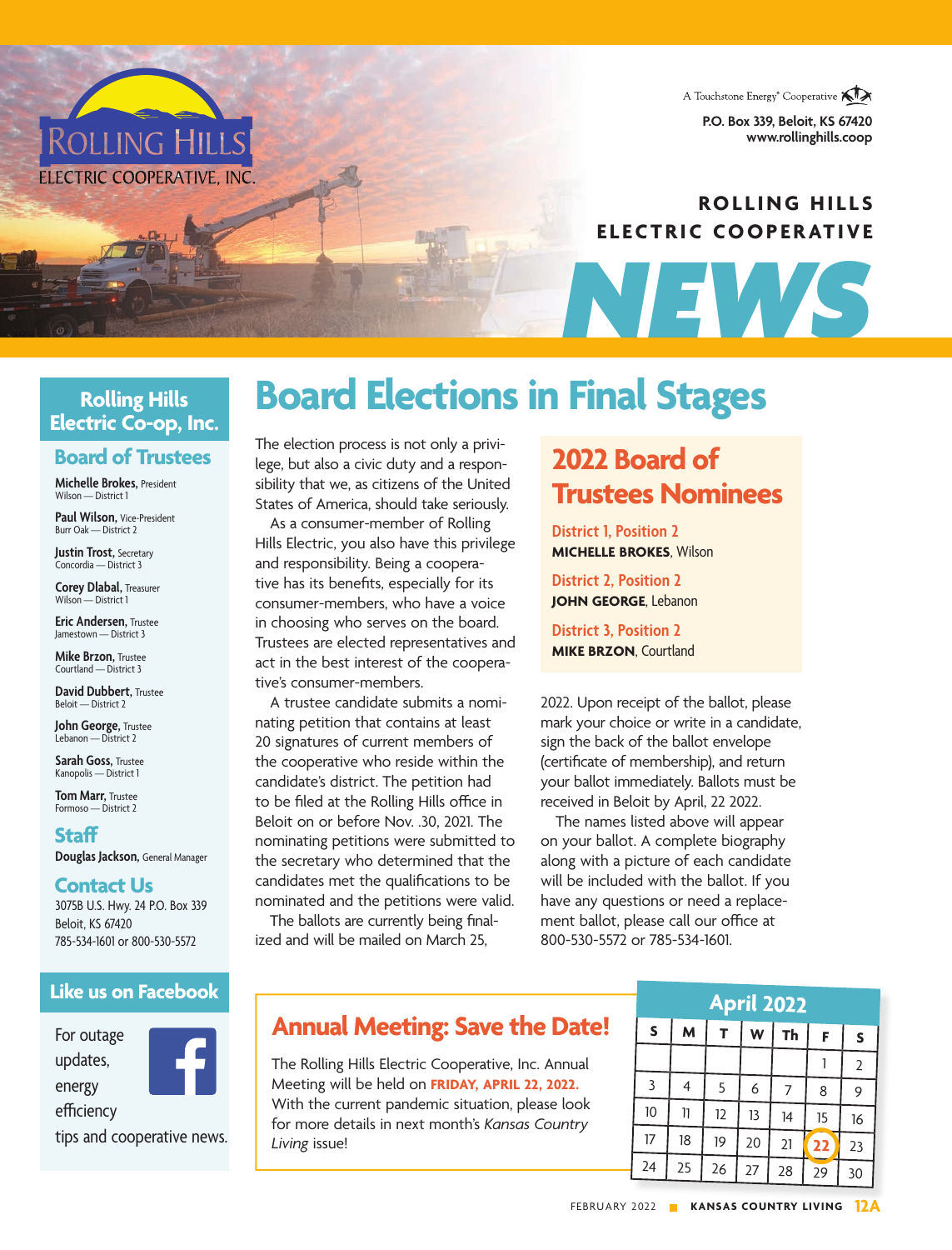# **Historical Windstorm Brings**

The dangerous sustained high winds roared across Kansas, gusting over 100 mph in some areas in the central part of the state.

What started out as a forecasted high wind warning a few days prior to Dec. 15 ended up a record-breaking and historic wind event that caused widespread damage across much of the Midwest.

Most of us can say, when these type of weather warnings come along, we heed the warning and do a little prep work thinking and assuming that the weather won't quite do what is predicted. On the morning of Dec. 15, it seemed that weather warning prediction was way off — it was a gorgeous morning with only a slight breeze and unseasonably warm temps. However, shortly after lunch the weather broke loose and proved those warnings true.

Turning day into night, the sustained high winds blowing dirt and debris seemed and looked almost apocalyptic — like we were reliving the days of the "Dirty Thirties."

The dangerous sustained high winds roared across Kansas, gusting over 100 mph in some areas of the state. The high winds caused severe damage to fences, windows, trees, power lines, sheds and barns, homes, businesses, churches and some historical buildings in the area. Vehicle crashes due to



**Here is a snapshot of our entire service territory and what our system looked like during the peak of outages; the tag images are broken poles and downed lines. The purple lines and red icons are the lines that were without power.**



the winds were also reported across the state. The conditions spawned wildfires that burned almost 400,000 acres in Ellis, Osborne, Rooks and Russell counties. They burned almost everything in their path — including homes, farms and livestock.

At the worst point during the storm, Rolling Hills had approximately 5,900 meters off at one time in our entire service area — that's A LOT of meters! Multiple substations were down across our territory as there was much damage to not only our line and equipment, but also to our power supplier's transmission line, poles and equipment.

As our linemen were out in the elements fighting the wind and debris to try to keep members' power on, our office staff was answering calls, recording outages and taking reports of broken poles and downed power lines as quickly as they could. Members were alerted early that evening on our Facebook page to prepare for extended outages as most of our system was without power.

By the end of the following day, 639 meters remained without power as crews worked as quickly and as safely as they could to restore power to our service territory. A couple of our substations remained without power at this time due to severe storm damage, but were restored the following day on Friday, which was top priority for our power suppliers and our line crews. By the end of the day Saturday, power was restored to most of the residential services.

Mutual aid crews from **ARK VALLEY ELECTRIC COOPERATIVE** and **DSO ELECTRIC COOPERATIVE** arrived on Sunday to assist with restoration efforts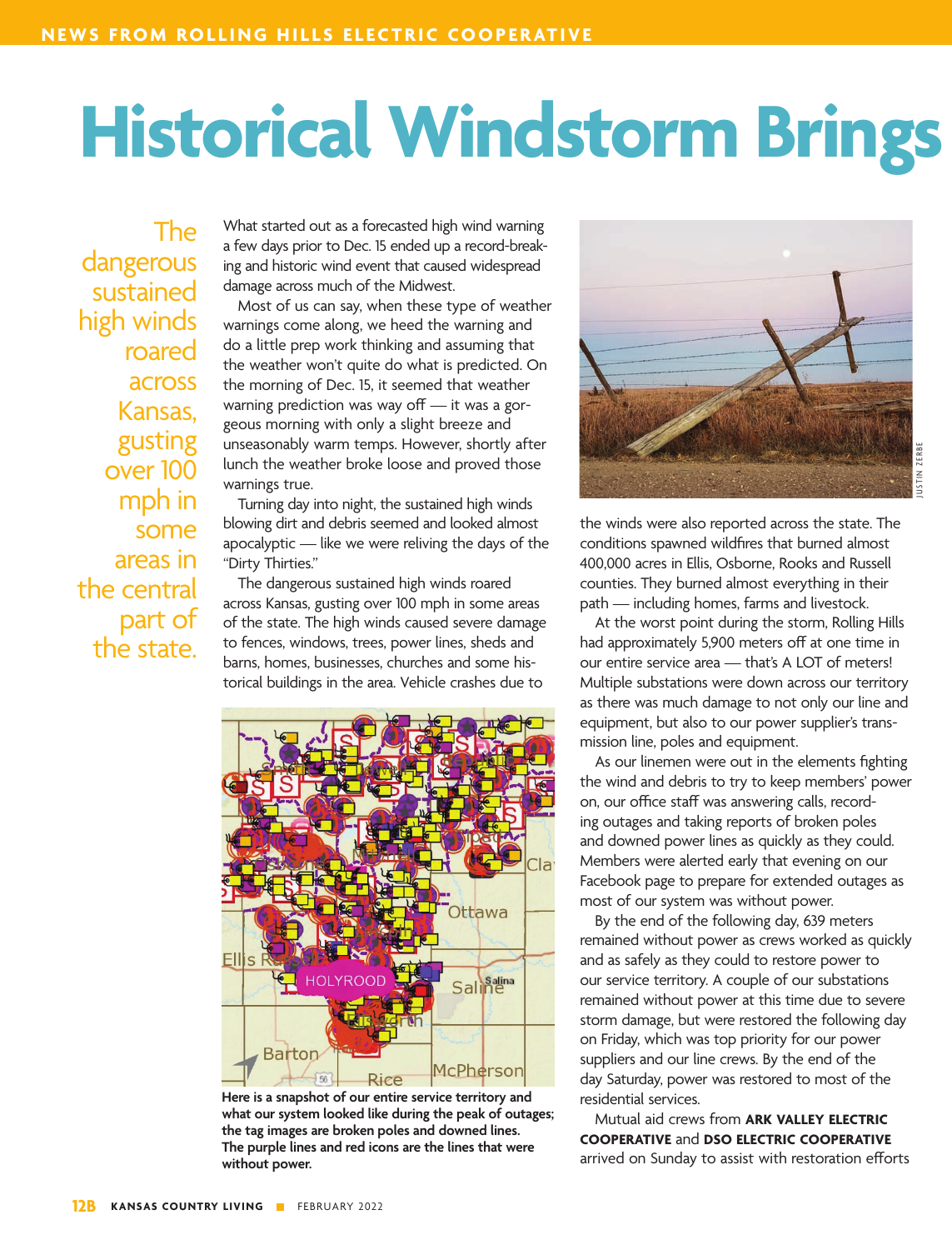# **gs Territory-Wide Outages**



for the remaining residential services without power. Having additional crews rebuilding downed lines massively boosted our restoration efforts. We send them a big **THANK YOU** for their willingness to lend a hand!

This is the kind of storm that residents of Kansas will remember for years. The figures continue to change daily as data and damage reports are still coming in, but as of mid-January, there were 350 poles that were damaged or replaced and the cost of damages are still being calculated.

We would like to thank all of our employees who worked

**Left: A broken pole from the windstorm.** 

**Middle: Replacing a broken pole on a member's property.** 

**Right: Rolling Hills linemen repair line damaged by a fallen tree.** 

long hours as part of the restoration and response efforts. And lastly, a huge thank you to our wonderful members for your kindness, patience, support and understanding during this monumental storm. Your kind words, encouragement, and even offering to provide our linemen with a warm meal at night were appreciated and mean more than you know.

Our thoughts and prayers are with those who were affected by the storms and wildfires. Thank you to the hard-working and generous people who are helping all of those who have been hit hard by this disaster. Our hearts are with you all.

## **THANK YOU for Windstorm Mutual Aid**

Rolling Hills Electric would like to extend a sincere **THANK YOU** to the mutual aid crews from **DSO ELECTRIC COOPERATIVE, INC.**  and **ARK VALLEY ELECTRIC COOPERATIVE** who assisted in restoration efforts during the historical December windstorm. One of the many benefits of the cooperative system is the willingness and desire of other cooperatives to help lend a hand when another is in need. This is a perfect example of Cooperative Principles No. 6 Cooperation Among Cooperatives and No. 7 Concern for Community.

"They did a fantastic job, and we hope to be able to return the favor someday," said Marc Martin, operations manager.

#### **DSO ELECTRIC COOPERATIVE CREW:**

**MIKE GFELLER, ERIC BAIER, KYLE WOMOCHIL** and **KIFF SWISHER**

### **ARK VALLEY ELECTRIC COOPERATIVE**

**CREW: JUSTIN TANKERSLEY**, **CAMERON HORESKY, ARYN WALTON** and



**GARTH GRAHAM Left: The DSO Electric Cooperative crew works to restore power. Right: The Ark Valley Electric Cooperative crew assists in restoration efforts.**